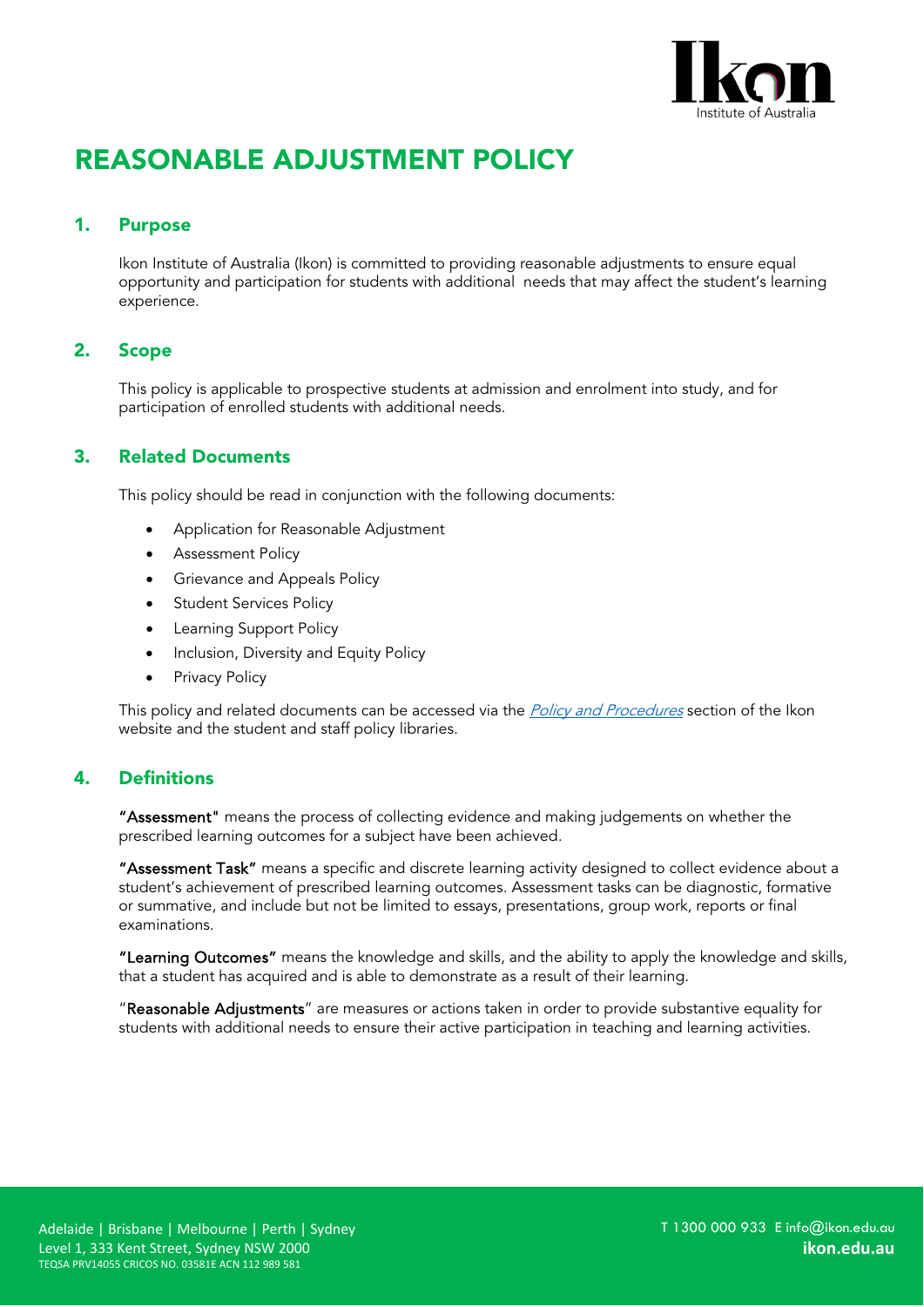

### **POLICY**

#### 5. Principles

- 5.1 Ikon recognises the individual needs of students and respects the rights of all students to participate inclusively and fully in all facets of the student experience, and in particular\, the access and equity of student engagement outcomes.
- 5.2 Ikon shall take all reasonable steps to make adjustments so that students with additional needs have an equal opportunity to successfully complete their studies.
- 5.3 Students with additional needs may be entitled to reasonable adjustments to learning resources, learning environment, teaching method or assessment conditions.
- 5.4 Adjustments may include modifications to the learning environment, teaching method, or assessment conditions to increase the participation of a student without compromising the academic standard or the inherent course requirements.
- 5.5 Ikon shall not restrict enrolment on the basis of, nor discriminate against students with, additional needs. However, Ikon may deny entry based upon reasonable belief of a student's inability to successfully complete the course, based upon potential limitations applied by the additional and restricted participation within course requirements.
- 5.6 Generally, an application for reasonable adjustment is made at the time of a student's enrolment, however, a student can make an application at any time during their studies at Ikon.
- 5.7 Reasonable adjustments are made to ensure that students are not presented with barriers to learning or demonstrating learning achievement in their studies. Reasonable adjustment may include and is not limited to:
	- Alternative methods of assessment
	- Individual conditions of assessment
	- Accessible learning formats
	- Referral to additional services

### PROCEDURE

#### 6. Contact and Initial Assistance

- 6.1 The Student Experience Team are the initial point of contact for students with additional needs, and their role includes:
	- Managing enquiries and issues related to the educational experience of students with additional needs.
	- Providing basic support and ensuring students with additional needs are treated with respect and dignity.
	- Assisting other staff with strategies for responding to students with additional needs requests.
	- Ensuring appropriate disclosure, confidentiality and privacy is maintained in the triaging of requests for learning assistance or reasonable adjustments
	- Assisting students with additional needs in getting appropriate, reasonable adjustments for study materials, assessment tasks and environmental improvements, as relevant, and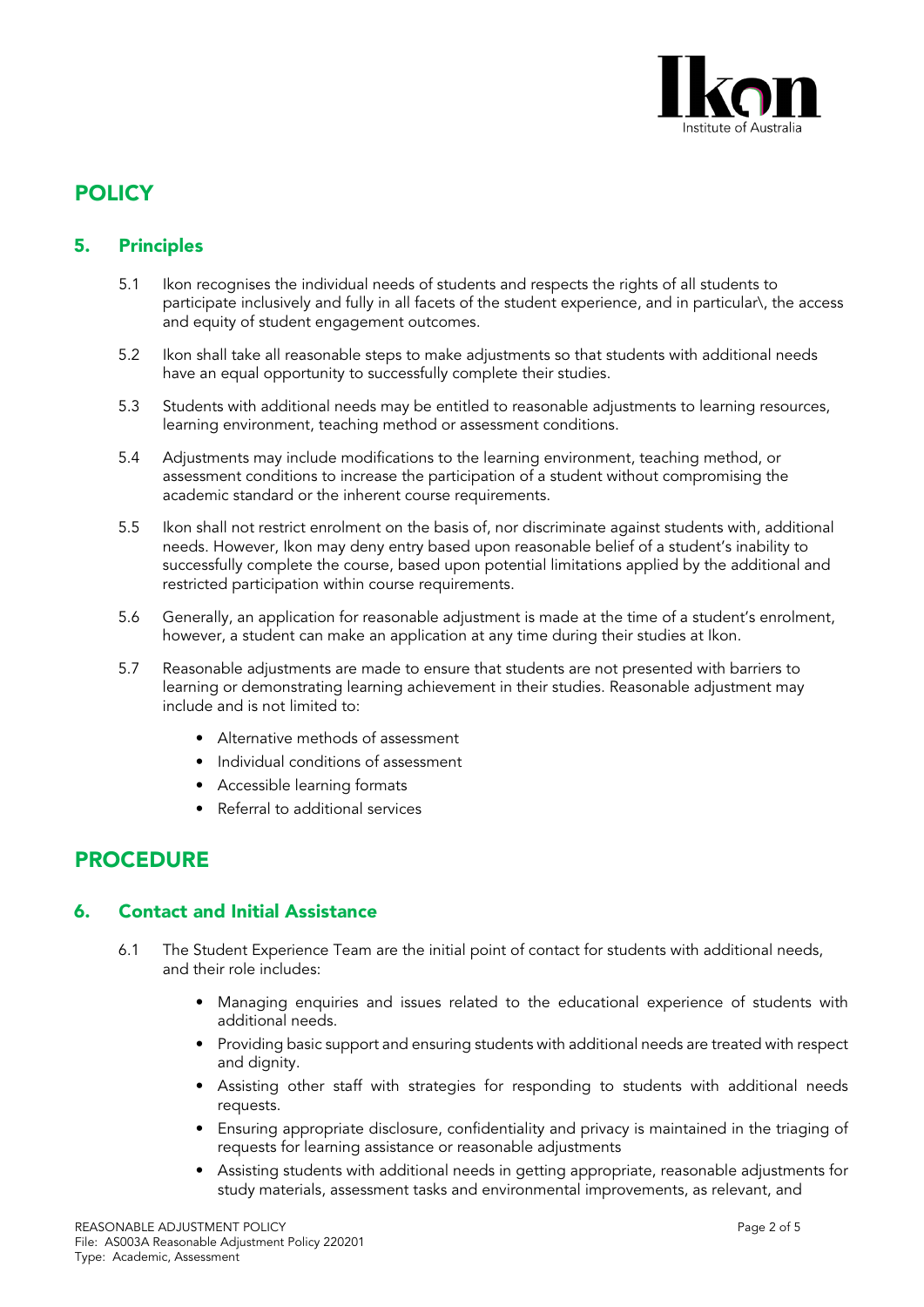

• Outlining useful assistive technologies that may be used in assisting students with additional needs

### 7. Process for Applying for Reasonable Adjustment

- 7.1 Current or prospective students who wish to apply for reasonable adjustment should follow the steps outlined below:
	- During the enrolment process, students who identify as requiring additional support needs are required to complete a 'Request for Reasonable Adjustment' form and attach relevant supporting documentation about the nature of the additional support required
	- Student contacts Ikon and asks to speak with the Student Experience Team (SET)
	- Following an initial conversation, the student submits a Request for Reasonable Adjustment to SET
	- Where appropriate and in accordance with confidentiality principles, SET may communicate a student's specific needs in relation to learning and assessment to relevant academics or administrative staff for assessment or support

#### 8. Determination of Reasonable Adjustment

- 8.1 Wherever practical, reasonable adjustment shall be made to meet the needs of a student with additional needs.
- 8.2 A decision on any adjustment(s) will be made as a result of a consultative process according to the nature of the additional need. Each student shall be interviewed by the Head of School (or their nominee) and advice may be sought from professionals as to the nature of any adjustment required.
- 8.3 To determine if an adjustment is reasonable, the following shall be considered:
	- A student's additional needs or challenges that may affect that student throughout a subject or course
	- The views of the student or the student's advocate
	- Whether the adjustment shall impact on the academic standards or inherent course requirements
	- Whether the adjustment creates an undue advantage for the student, or an undue disadvantage for another student
	- The costs and benefits to all parties of making the adjustment
- 8.4 Ikon is not obligated to make any adjustment or accommodation that may impose an unjustifiable hardship on Ikon. Students with additional needs may be required to provide additional medical or specialised documentation to substantiate the reasonableness of the adjustment.
- 8.5 A meeting may be set up with the student and the Education Team to discuss the application and formalise a personal individualised learning plan.
- 8.6 The bearing of costs associated with reasonable adjustment shall be negotiated with the student at the time of the learning plan being established.
- 8.7 The Education Team shall review the learning plan with the student at least annually, or earlier if circumstances change. Where a student has additional needs that shall not change, the plan shall be reviewed where changes to arrangements are required.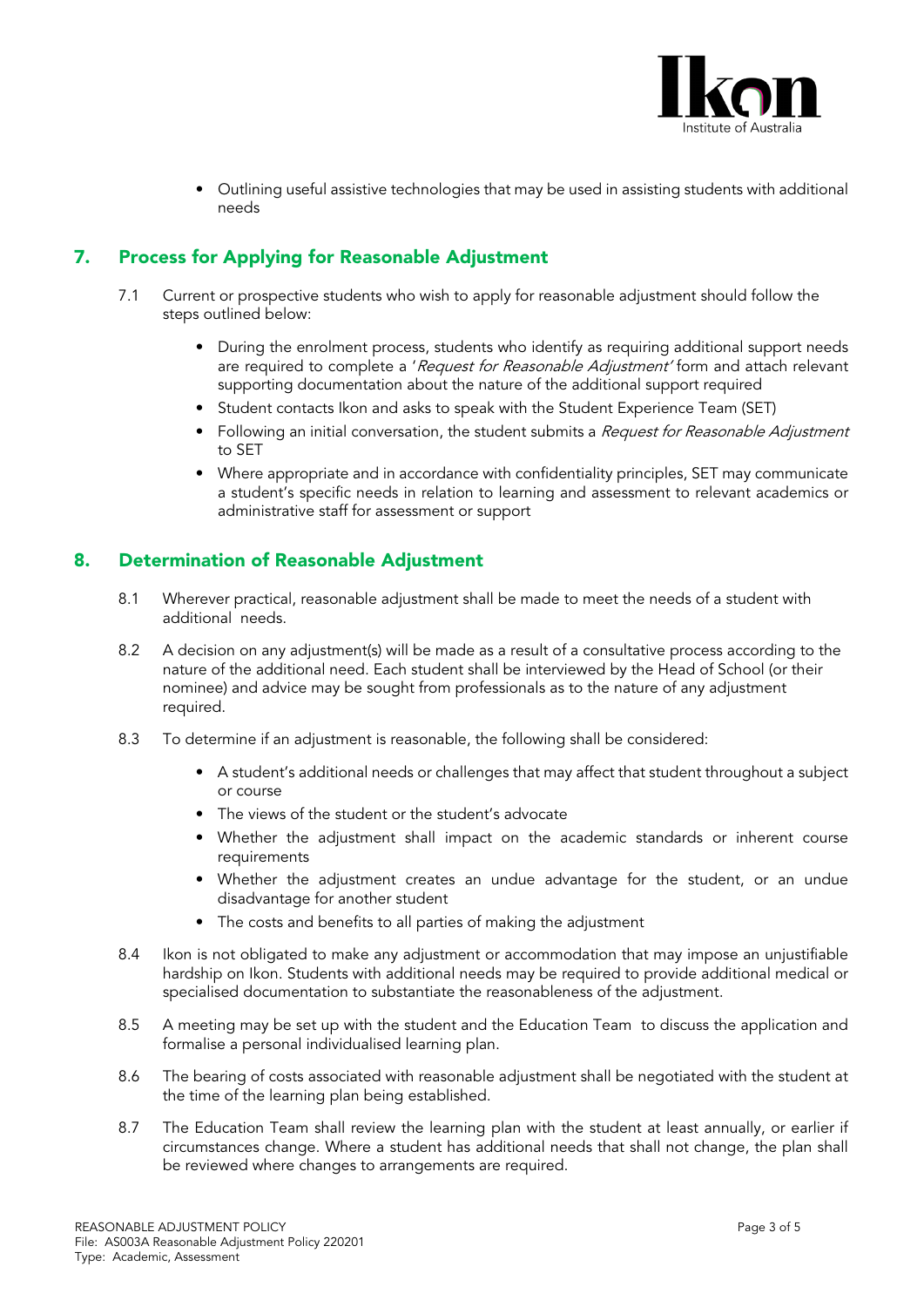

- 8.8 Students should advise Education Team if their situation changes during their studies.
- 8.9 Ikon is not obligated to provide adjustments for a student who chooses not to disclose an additional need prior to enrolment or immediately on learning of any impairment.

#### 9. Roles and Responsibilities

- 9.1 Ikon shall ensure that this policy is:
	- Accessible to all staff and students
	- Is implemented and applied consistently across all campuses of Ikon including its online learning environment

#### 10. Complaint or Grievance

- 10.1 Students who have a complaint or grievance, either academic or non-academic, should refer to Grievance and Appeals Policy.
- 10.2 Students who have a complaint or grievance related to for reasonable adjustment for additional needs support should first contact the Education Team.

#### 11. Publication

This policy is published via the *[Policies & Procedures](https://ikon.edu.au/policies-procedures/)* section of the Ikon website and on the staff and student libraries.